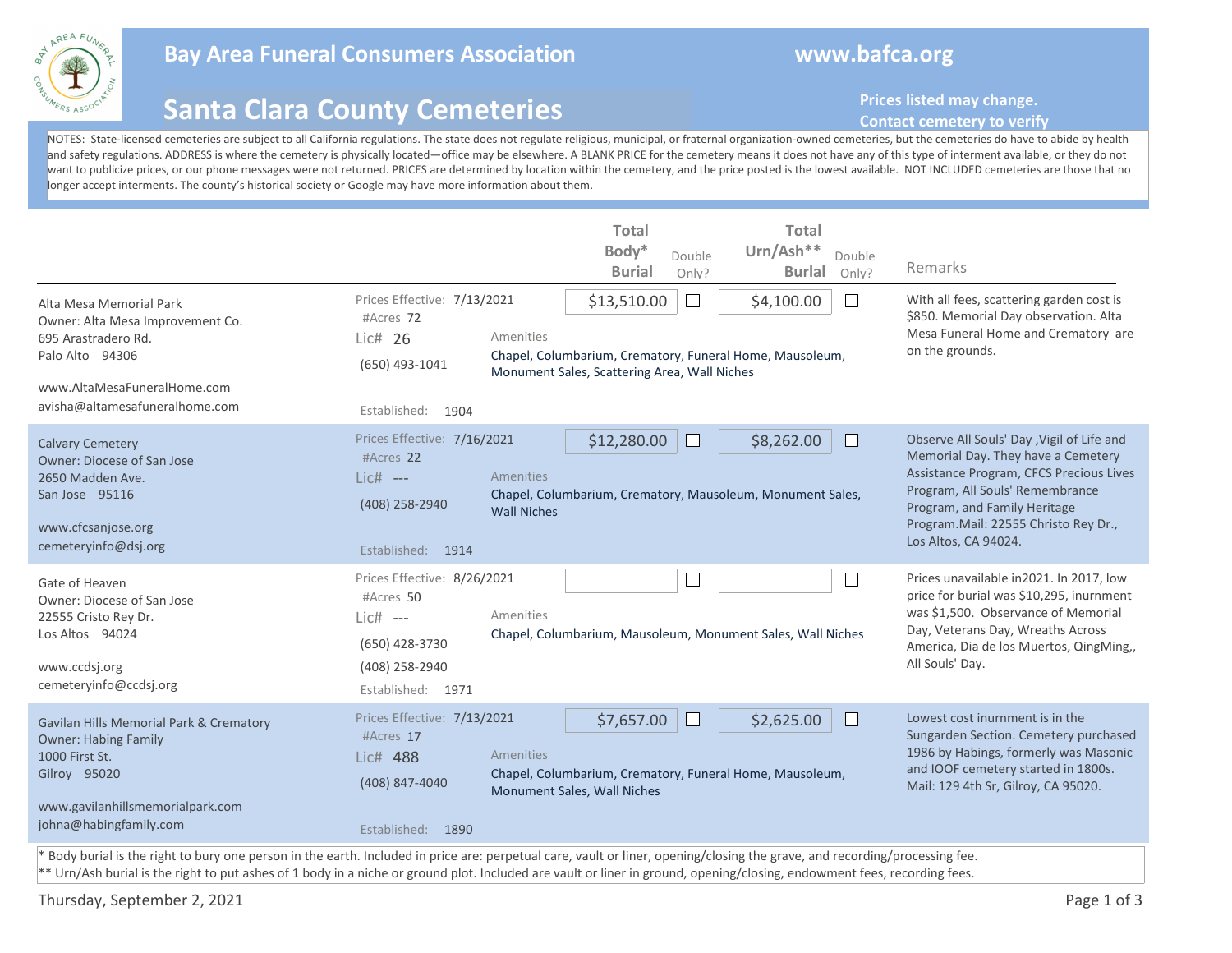|                                                                                                                                                                                |                                                                                                 |                                     | <b>Total</b>                                                |                         | <b>Total</b>                                                                                        |                                                                                                                                                                                                                                                    |  |
|--------------------------------------------------------------------------------------------------------------------------------------------------------------------------------|-------------------------------------------------------------------------------------------------|-------------------------------------|-------------------------------------------------------------|-------------------------|-----------------------------------------------------------------------------------------------------|----------------------------------------------------------------------------------------------------------------------------------------------------------------------------------------------------------------------------------------------------|--|
|                                                                                                                                                                                |                                                                                                 |                                     | Body*                                                       | Double                  | Urn/Ash**<br>Double                                                                                 |                                                                                                                                                                                                                                                    |  |
|                                                                                                                                                                                |                                                                                                 |                                     | <b>Burial</b>                                               | Only?                   | <b>Burlal</b><br>Only?                                                                              | Remarks                                                                                                                                                                                                                                            |  |
| Los Gatos Memorial Park<br><b>Owner: Carriage Services</b><br>2255 Los Gatos-Almaden Rd.<br>San Jose 95124<br>www.losgatosmemorialpark.com                                     | Prices Effective: 7/7/2016<br>#Acres 33<br>Lic# 560<br>(408) 356-4151                           | Amenities<br>Sales, Scattering Area | \$8,995.00                                                  | $\mathbf{L}$            | \$8,625.00<br>$\perp$<br>Columbarium, Crematory, Funeral Home, Mausoleum, Monument                  | No restrictions; affiliated with Darling &<br>Fisher Funeral Home.                                                                                                                                                                                 |  |
| wecare@losgatosmemorialpark.com                                                                                                                                                | Established:<br>1889                                                                            |                                     |                                                             |                         |                                                                                                     |                                                                                                                                                                                                                                                    |  |
| <b>Madronia Cemetery</b><br>Owner: Saratoga Cemetery District<br>14766 Oak St.<br>Saratoga 95070<br>www.madroniacemetery.com<br>saratogacemetery@sbcglobal.net                 | Prices Effective: 7/14/2021<br>#Acres 12.5<br>$Lic#$ ---<br>(408) 867-3717<br>Established: 1863 | Amenities                           | \$34,775.00<br>Columbarium, Wall Niches                     |                         | \$2,400.00<br>$\Box$                                                                                | The cemetery tax district was<br>established 1927. The cemetery became<br>an official arboretum on May 1, 2017. A<br>full size grave has a cap of 4 cemations<br>or two full caskets; a 1/2 grave holds 2<br>urns. Cemetery observes Memorial Day. |  |
| <b>Mission City Memorial Park</b><br>Owner: City of Santa Clara<br>420 N. Winchester Blvd.<br>Santa Clara 95050<br>www.santaclaraca.gov/our-city/<br>cemetery@santaclaraCA.gov | Prices Effective: 7/15/2021<br>#Acres 30<br>$Lie#$ ---<br>(408) 615-8790<br>Established: 1864   | Amenities                           | \$12,867.00<br>Chapel, Columbarium, Mausoleum, Wall Niches  | $\blacktriangledown$    | $\blacktriangledown$<br>\$6,547.00                                                                  | Only double-depth graves available.<br>They have self-guided walking tour;<br>Memorial Day decoration of veteran<br>section; burial index from 1864 to recent<br>compiled by Santa Clara County<br>Historical and Genealogical Society.            |  |
| <b>Mount Hope Memorial Park</b><br><b>Owner: Habing Family</b><br>250 Spring Ave.<br>Morgan Hill 95037<br>www.habingfamilyfuneralhome.com<br>jimh@habingfamily.com             | Prices Effective: 7/15/2021<br>#Acres 14<br>Lic# 580<br>(408) 847-4040<br>Established:          | Amenities<br><b>Niches</b>          | \$11,507.81                                                 | $\overline{\mathbf{z}}$ | $\overline{\mathbf{v}}$<br>\$2,633.50<br>Columbarium, Funeral Home, Mausoleum, Monument Sales, Wall | Habing Family purchased the cemetery<br>in 2005. No single graves available, all<br>are double. Price for body burial is in flat<br>marker area. Seven acres are for future<br>development. Office: 129 4th St., Gilroy,<br>CA 95020               |  |
| Oak Hill Memorial Park<br>Owner: Service Corp. International<br>300 Curtner Ave.<br>San Jose 95125<br>www.oakhillmemorial.com<br>davidbledsoe@dignitymemorial.com              | Prices Effective: 8/25/2021<br>#Acres 350<br>Lic# 469<br>(408) 297-2447<br>Established: 1851    | Amenities                           | \$18,709.54<br>Monument Sales, Scattering Area, Wall Niches |                         | \$3,775.00<br>$\mathbf{I}$<br>Chapel, Columbarium, Crematory, Funeral Home, Mausoleum,              | This is the oldest secular cemetery in<br>California, site for burial of early<br>pioneers, Donner Party, private<br>mausoleums and historic monuments on<br>the grounds. Oak Hill Funeral Home on<br>the grounds.                                 |  |

\* Body burial is the right to bury one person in the earth. Included in price are: perpetual care, vault or liner, opening/closing the grave, and recording/processing fee. \*\* Urn/Ash burial is the right to put ashes of 1 body in a niche or ground plot. Included are vault or liner in ground, opening/closing, endowment fees, recording fees.